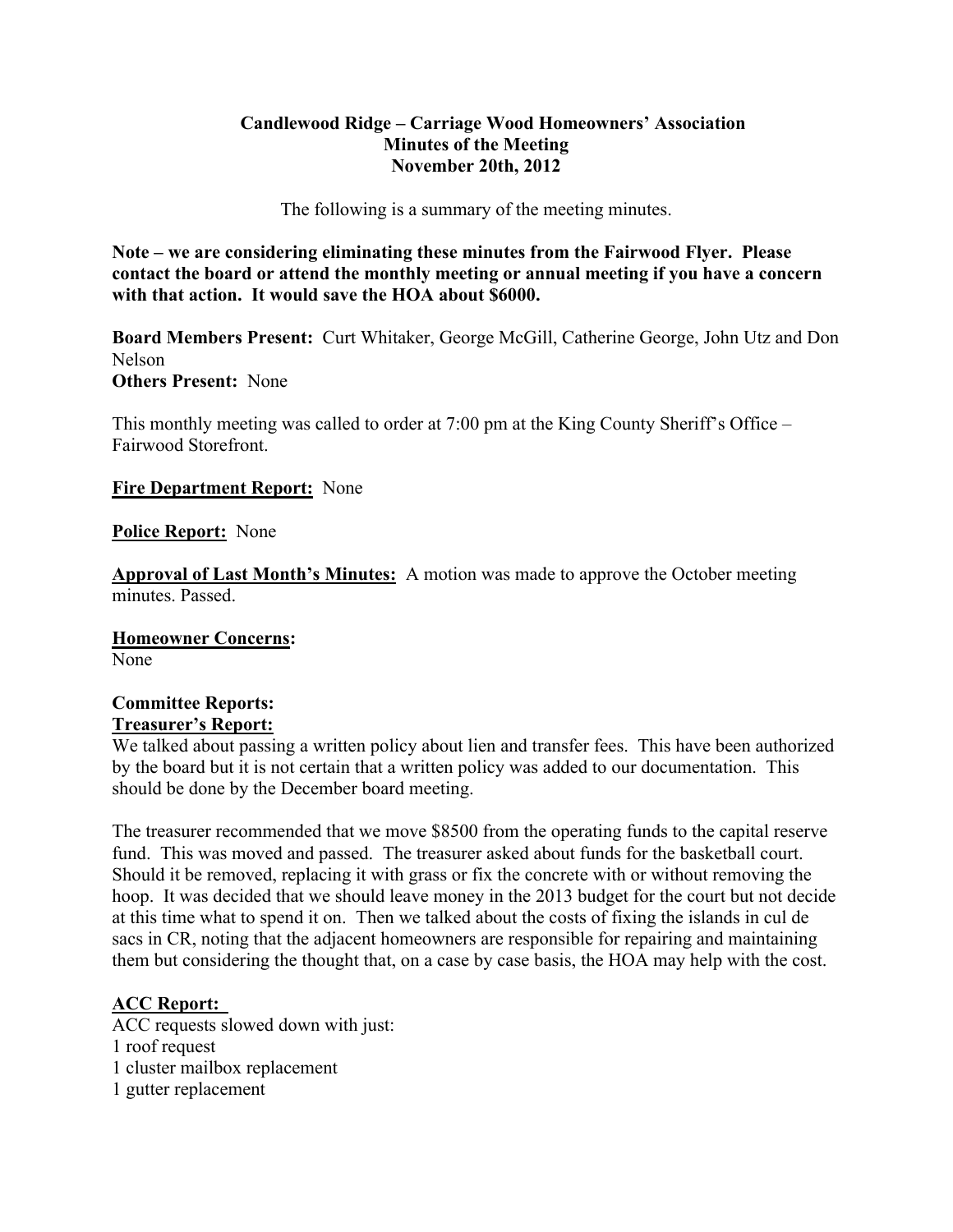# **Common Areas Maintenance Report:**

- **•** Reminder to all Homeowners It is our responsibility (Not King County's) to keep the street drains clear. Please clear the debris and leaves from the drains by your house and at the ends of your street. It is also the homeowners responsibility to keep the sidewalks clear and in good repair. King County may notify the homeowner to repair the sidewalk.
- We continue to have branches and trees fall onto the paths at CR Park. Please contact me at commonareas@crcwhoa.org or call 425-738-8611 #80 and leave a message if you notice any trees or branches at either park or any of the Common areas or entrances.
- Reminder all dogs must be on leash this is a King County Law as well as our policy in our HOA Parks.
- We have had illegal dumping at CR Park. Please keep an eye out for cars parked at the Park after hours – write down license number and description of car in case there is vandalism. If you see anyone placing large bags into our garbage cans please write down the license number and let us know.
- George had Soos Creek W&S turn off our water at all 3 locations.
- George received a call about a tree and branches that had fallen at the CW Retention Pond with the plum trees. The HO that called cleaned off most of the branches from the sidewalk and I had Camber do the rest.
- Camber did the work at the North end of CR Park installed sod along one side of the path and crushed rock on the other side.
- King County Sheriff Patrols and requests will now be coordinated by the CAM Chair and monthly reports will be submitted before each monthly meeting. Please contact the Board with any areas of concern and we will do our best to accommodate. George is going to decrease the number of hours of patrol for the winter, so we will be able to increase in the Spring and Summer.
- George met with a Rep from PSE and we went around CR and CW to determine why we are getting billed for 3 accounts every month. PSE has records starting in 1978. The 3 accounts are grandfathered in at an old, low rate that is no longer in use. The meter at CW part is wired to the sprinkler control but no power use has registered in the last 10 years. We could take it out of our name but then the sprinkler would not work. Hence we would have to put it back into our name each summer at a cost. We will look into sprinkler controllers that are battery or solar powered when we need to change them next time and leave it alone until then. The CR entrance account (without a meter) powers the lights at the entrance. We will leave it alone. The CR park account (without a meter) powers the sprinklers and lights there. We will leave it alone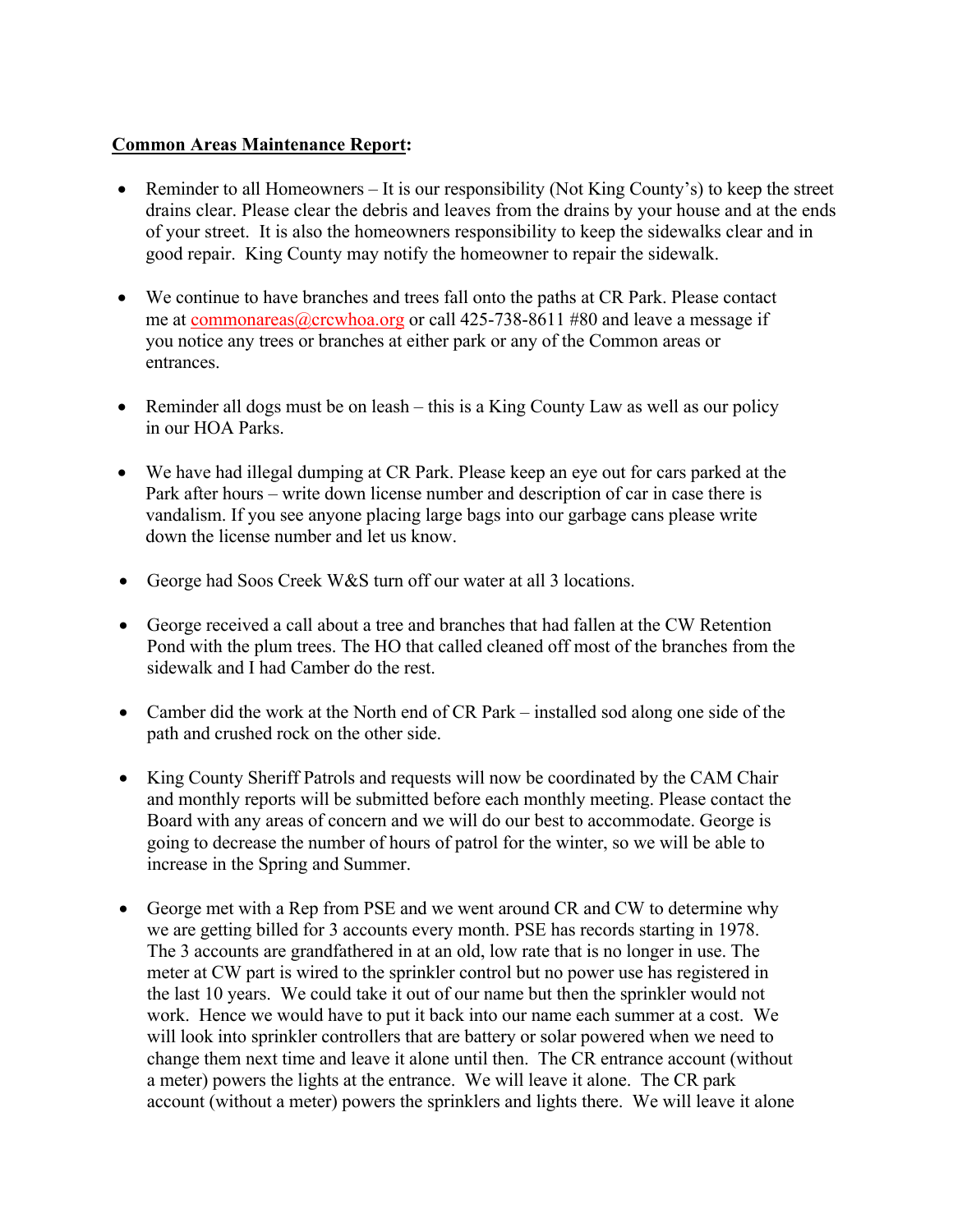as putting in a meter would cost about \$500. The current 3 accounts cost about \$350 per year in total. The only action to be taken at this time is to correct the addresses on the accounts.

- George also talked to CRW&S, AA Asphalt, and King County, and met with Reps. From all 3 companies, to determine what can be done and who is responsible for maintaining the islands in the cul de sacs in CR. There was an agreement between King County and the original developers that stated that the adjacent homeowners would be responsible for maintaining the islands in the cul de sacs. We decided that those words meant that if the homeowners had any curb inside the cul de sac then he has responsible for a percentage of the maintenance costs. That percentage would be decided by the number of homes in the cul de sac. (In other words, if there are 5 homes with any curb in the cul de sac then each homeowner would be responsible for 20% of the costs.) For an idea of costs, to replace the curb for the smallest island, it would be about \$2000 (and the curb would be likely to get damaged again). To remove the island, lowering the sewer vault, moving the mail box, paving over the entire area, it would cost about \$4500-\$5000. The board talked about those costs and what, if anything, the board could do to help. It was decided that George would set up a committee to work on this issue. It will identify the 3 worst cul de sacs and notify the homeowners of their responsibility and invite them to meet with the committee to discuss options.
- Please keep a watch for suspicious Activity and call 911

**Reminder:** Our parks are private parks which exist for the use and enjoyment of HOA residents, their families and guests. They are not public parks. Our park usage rules apply to everyone. Following are some of the rules that have been established to maximize safety, and minimize liability and maintenance cost:

A. Park Hours: 9:00 am to dusk.

B. No Smoking, alcohol, drugs, loud music, golfing, motorized vehicles or **Fireworks**  are allowed.

C. Animals must be leashed and owners are responsible for cleaning up after their animals.

## **Complaints Negotiations Report:**

No new complaints received

Still open - 5 Closed 7

We did have a couple of calls to the complaint line regarding a truck going around selling steaks out of the back, but no one could ever get a plate number.

Reminder to all homeowners: All complaints must be signed and mailed in. They cannot be accepted via e-mail. If you get a letter, please contact the committee with your plans or issues. (For example, if you cannot do some work until an ACC form has been approved.)